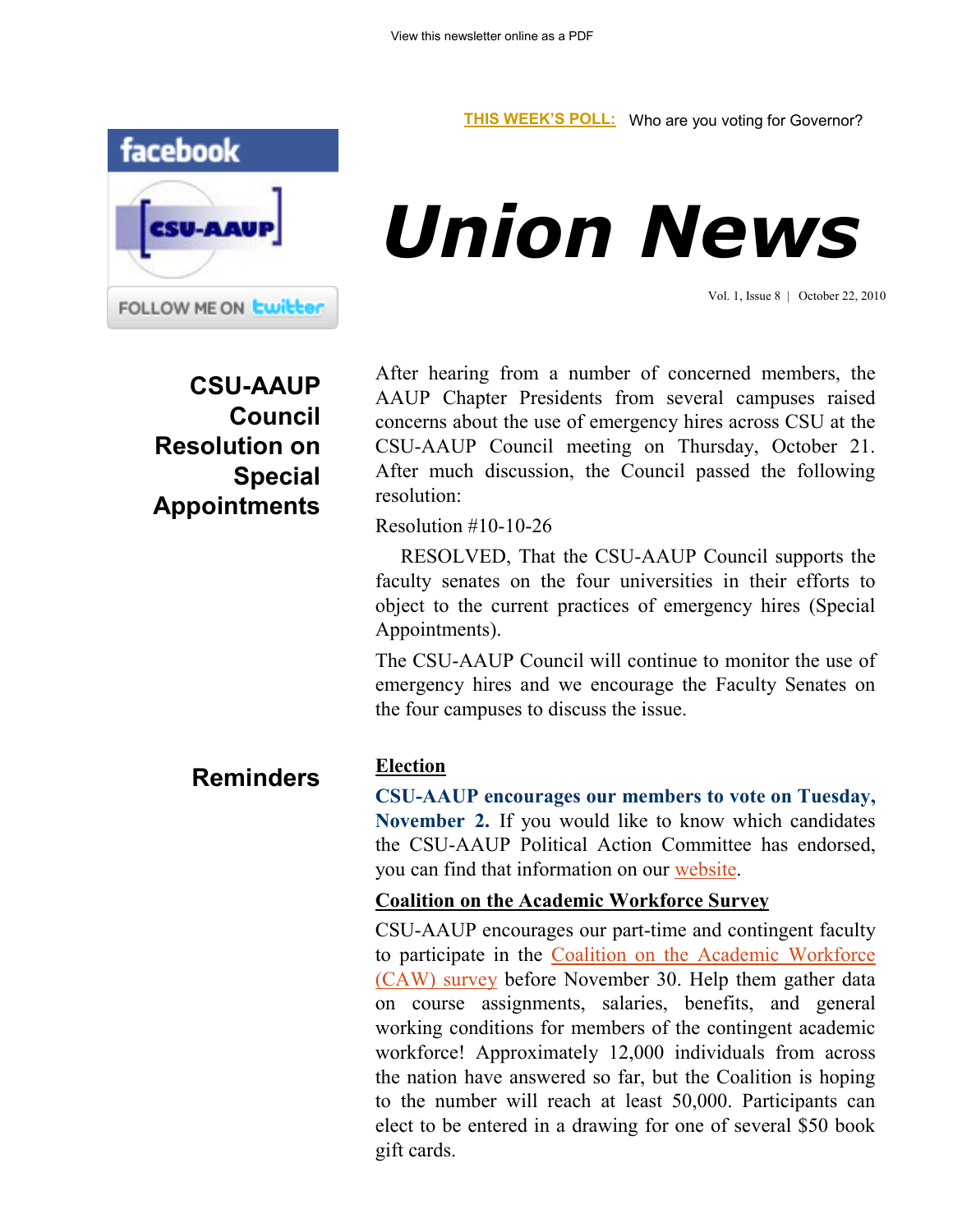### **Logo Redesign Contest for CSU Students Reminders**

CSU-AAUP is sponsoring a contest for CSU students to redesign the organization's logo. The prize for the winning design will be \$500. Only Connecticut State University students are eligible to enter submissions. All logos should be submitted to [Ellen Benson](mailto:bensonell@ccsu.edu) in jpeg or gif formats by Tuesday, November 23. A maximum of three submissions per student is allowed. Please encourage students to participate. For more information please see the [contest announcement.](http://www.csuaaup.org/wp-content/uploads/2010/09/LogoContestAnnouncement.doc)

**ARP Update** Please check out the CSU-AAUP website for the following:<br>1. SEBAC published a second O&A about the AR

- SEBAC published a [second Q&A](http://www.csuaaup.org/wp-content/uploads/2010/10/ARP-AWARD-QUESTIONS-CHART-II-after-leadership-review.doc) about the ARP Arbitration Award.
- 2. CSU-AAUP recorded one of the information sessions with Attorney Dan Livingston on the ARP Arbitration Award, which you can [listen to](http://www.csuaaup.org/wp-content/uploads/2010/10/Joined.lite_.mp3) at your leisure if you cannot attend one of the meetings on your campus.

A few things to keep in mind:

- 1. The Retirement Division is in the process of obtaining answers to questions from the IRS and SSA, creating forms, estimators, and establishing the procedures to switch retirement plans.
- 2. The Human Resources offices will not be able answer any questions until they receive this information from the Retirement Division.
- 3. Please be aware that you cannot effectuate a switch until these processes are in place.
- 4. **The earliest the information will be ready will be November 1**.
- 5. The Retirement Division will do presentations on each campus.
- 6. The [SEBAC calculator](http://www.csuaaup.org/wp-content/uploads/2010/07/SERSestimator.xls) to estimate your monthly benefit in the State Employees Retirement System (SERS) will likely produce a drastically different number than the [Comptroller's calculator](http://www.osc.state.ct.us/empret/tier2summ/workshop/disclaimer.htm). This is because the SEBAC calculator allows individuals to input an annual salary increase (percentage) so the final average earnings will be more accurate than the Comptroller's (which assumes your salary now will be the same as the day you retire).
- 7. This is an important decision and it's very complex. CSU-AAUP recommends that you speak to a financial advisor to assist you in making this decision.